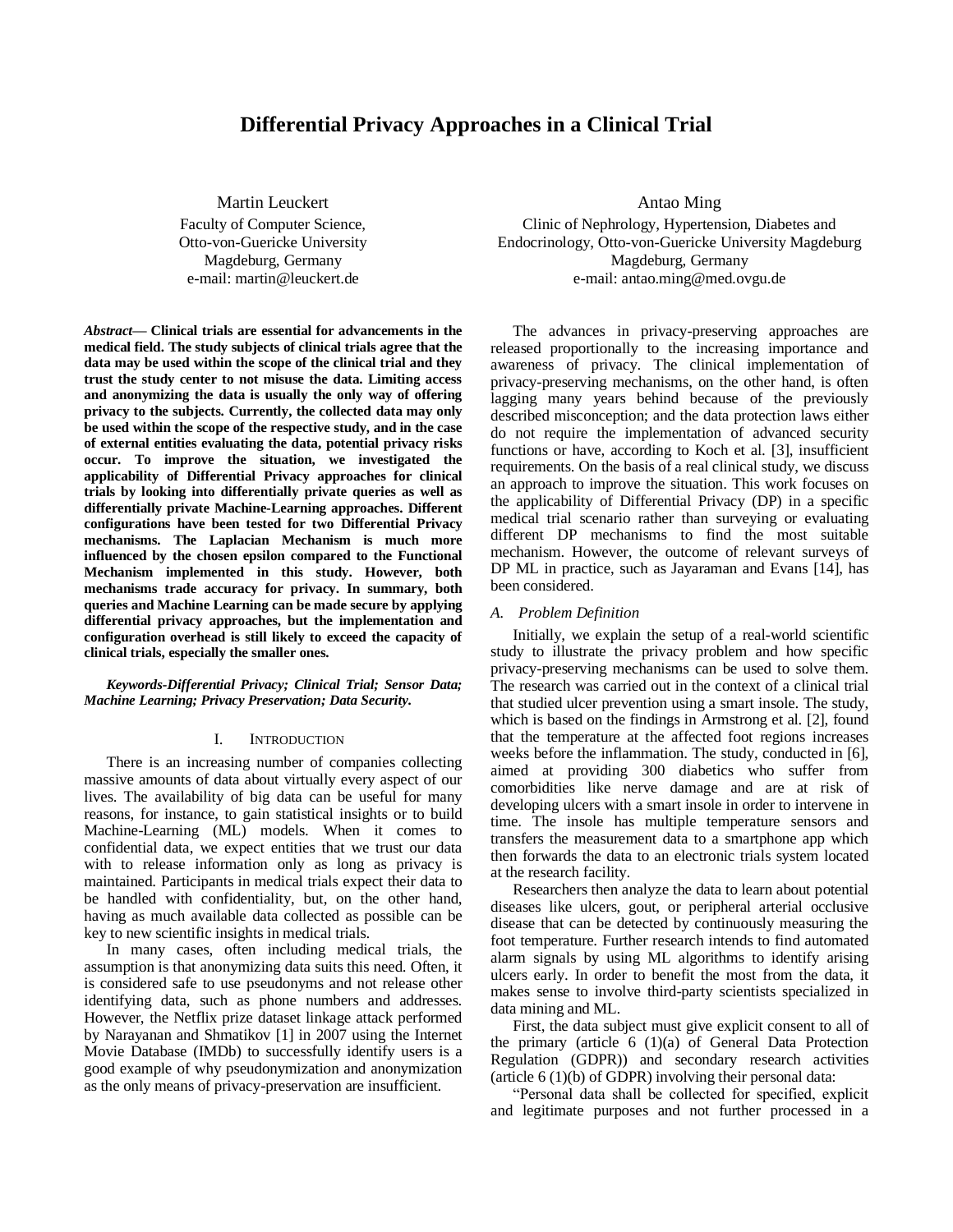manner that is incompatible with those purposes; further processing for archiving purposes in the public interest, scientific or historical research purposes or statistical purposes shall, per Article 89(1), not be considered to be incompatible with the initial purposes ('purpose limitation');"

This clinical trial setup relies on third parties to analyze the acquired data. Under the assumption that all requirements of the GDPR, including the explicit consent, are met, the privacy of the participants is at risk: Both the data queries and the ML models reveal data about the study participants. According to Jagannathan et al. [15]: "The difficulty of individual privacy is compounded by the availability of auxiliary information, which renders straightforward approaches based on anonymization or data masking unsuitable."

Significant progress was made when Cynthia Dwork [4] defined DP as retrieving useful information while maintaining privacy. Pre-eminently, DP uses randomized noise to protect individuals in a data set. The required range of noise that needs to be added to a query depends on the sensitivity of the respective function. The sensitivity describes the maximum difference between two queries on an underlying data set and is therefore proportional to the magnitude of the required noise to maintain privacy. Depending on the underlying data set, the amount of required noise can be very high if the global sensitivity is high. There are investigations to still achieve DP in these cases; Lundmark and Dahlman [5], for instance, address the issue of applying noise based on global sensitivity to reduce the required noise.

# *B. Goals*

First, this work will demonstrate why the security regulations required by European law and their national implementations are insufficient in the context of preserving the participant's privacy. This includes the General Data Protection regulation (art.70.1.b of the GDPR) and the Clinical Trials Regulation (CTR).

Second, we will demonstrate that it is possible to implement DP in the context of the clinical trial described in the problem definition to improve privacy without significantly affecting the usefulness of the results (utility). This is possible for both queries and ML operations. We will conclude this paper with a subjective assessment of the results.

# *C. Setup*

Implementing privacy-preserving mechanisms extending further than pseudonymization or anonymization might be hard to sell to physicians. They potentially fear for the usability of their data if encryption or noise of some sort is implemented. In the same vein, looking into the field of homomorphic encryption reveals many cases of rejection due to performance concerns [25]. Among other reasons, this is why most clinical trials implement legally required privacy measures without questioning them.

The open-label, prospective, and single-blinded study recruited participants with diabetes mellitus type I or II who are randomly assigned to the control (n=150) or the intervention group (n=150). All study participants are diagnosed with severe peripheral neuropathy (e.g., vibration perception  $\leq 4/8$ ).

The study participant provides data by regularly measuring their foot temperature using smart insoles and a mobile application. The application uploads the raw data. Data analysts perform queries on the data with the goal of finding patterns that could help in developing and improving automatic ulcer detection algorithms. The analysts apply both Data Mining as well as ML approaches to make sense of the collected data and to predict future behavior (see examples described in Section IV).

Section II addresses related work that is the foundation of this study. Next, Section III describes possible attack scenarios. Section IV and section V describe DP queries and DP ML. The article closes with section VI summarizing the results and providing an outlook.

# II. RELATED WORK

ML models are commonly used in the health care field. For instance, Orfanoudaki et al. [17] identify a non-linear Framingham stroke risk score using Optimal Classification Trees. With regard to the subject matter at hand, Tabaei et al. [18] use a logistic regression model to predict the likelihood of study subjects suffering from diabetes. Maniruzzaman et al. [19] expand on the aforementioned studies by addressing the impact of missing values and outliers and verified their results in different scenarios by testing six feature selection techniques and ten different qualifiers with Random Forestbased models showing the best performance. The given example and many more studies aim to create or improve their models and databases. Moreover, other studies focus on identifying various approaches to making ML algorithms privacy-preserving. This may partly be the case because the nature of the underlying ML algorithms is substantially different, but it is also driven by the system design and data flow. There are, among others, supervised, unsupervised, and reinforced ML algorithms that require different types of data and produce different types of results. Furthermore, the system can follow a local or a global privacy approach. Local privacy can be achieved by perturbating the individual input. Global privacy can be achieved by cost function or output perturbation, which will be explained in detail in Section IV and V. Privacy Preservation can be further expanded to other fields, like, for instance, Deep Learning. Phan et al. [9] proposed an adaptive Laplacian mechanism that can be used in a Deep Learning setting.

In [16], Bos et al. provide a good introduction to the topic of publicly available databases as well as privately compiled databases containing medical records. The authors expand on the point made in [15] that masked data records state privacy concerns when publicly available. Respectively, according to Bos et al. [16], publicly available databases provide the most benefit while also "creating the steepest privacy challenge". They first compared "conventional encryption"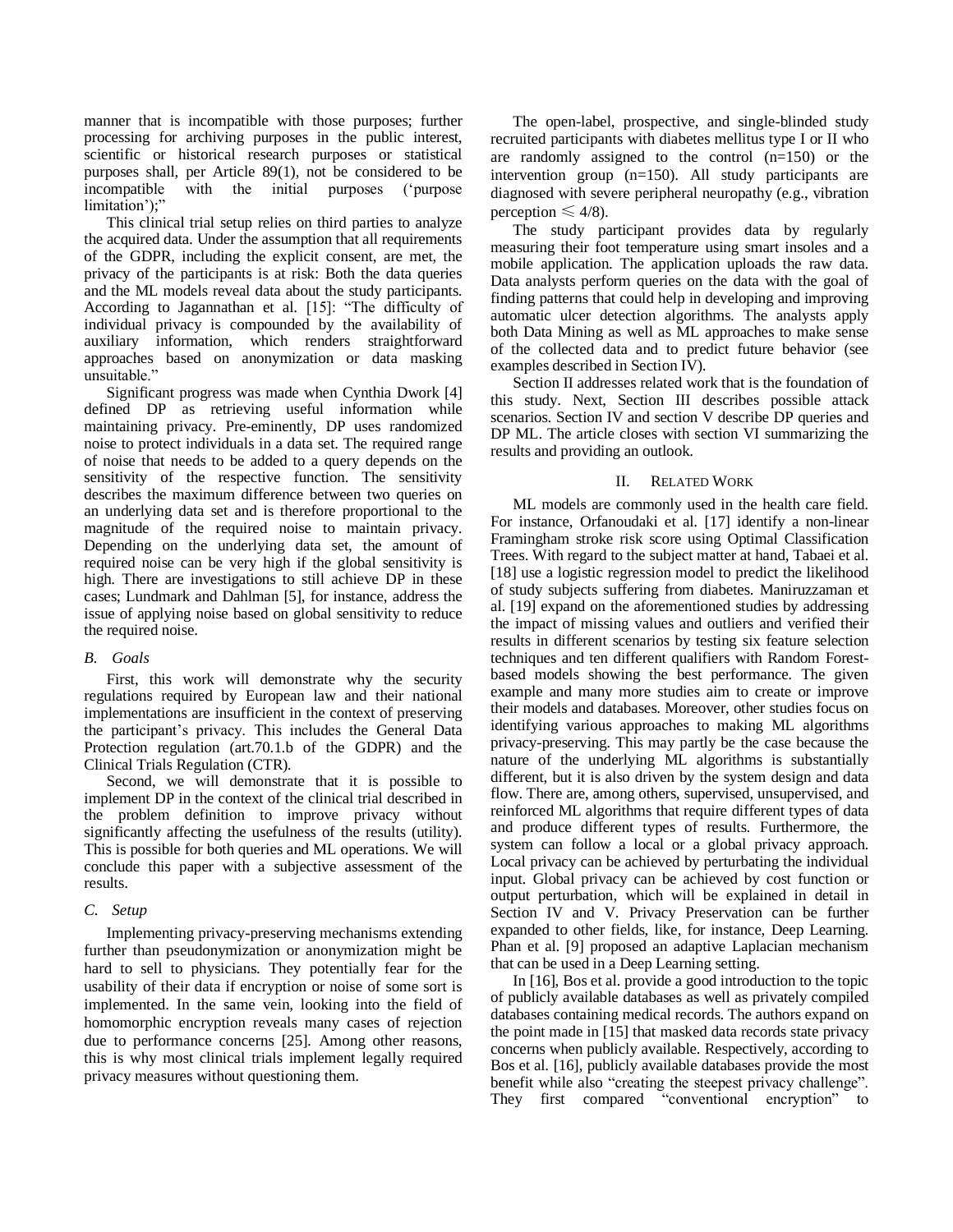homomorphic encryption, concluding that both encryption approaches can be used to assure privacy, but homomorphic encryption provides more operations on the encrypted data without the need for a decryption key. Second, they describe possible scenarios to conduct predictive analysis privately. In their outlook section, Bos et al. describe the need for performance improvements, which remains an issue with homomorphic encryption.

DP mechanisms use different ways of data perturbation to protect the privacy of individuals in a data set. Local DP approaches perturb the data on input time while global DP approaches do so when the data is queried by an adversary. The DP mechanisms range from applying random noise (e.g., coin toss) to more advanced systems using Laplacian noise [8]. Fundamental work and surveys by Dwork et al. can be found in [4], [8], [20], [21]. DP can be applied both to queries and ML approaches. For instance, Cheu et al. [22] introduce a system that works with sensitive data in a distributed setting and applies DP via shuffling.

Other contributions discuss the application fields of DP and that it has been successfully applied. Nguyen et al. [26] stated in 2013 that DP "[..] has become the de facto principle for privacy-preserving data analysis tasks". The application of DP on medical data is actively researched: Lee and Chung [24], for instance, propose "Informative attribute preserving anonymization" (IPA), which is further discussed in Section IV.

## III. ATTACKS ON DATA RECORDS AND MODELS

This section goes into detail about why and how the previously described medical trial raises privacy concerns for participants even though it acts within the legal requirements. The study participants agreed that their data may be shared with data analysts. Data analysts can access the masked data via a query interface using a secure channel, which allows for a similar linkage attack as described in Section I. Data analysts can query personal information like a subject's birthday, sex, diabetes type, and other known information regarding medication or medical anamnesis. The combination of the information becomes a quasi-identifier, rendering the pseudonymization meaningless.

## *A. Membership inference*

In medical trials, the ML models are trained on highly sensitive data of real persons and could potentially leak information about them. Membership inference attacks aim to prove the existence of a data record in a data set. According to [13], this is done by training an attack model which intends to distinguish the behavior based on input that was part of the training and input that was not. Publicly available ML models are usually block-boxes with unknown structures and parameters. Shokri et al. [13] propose multiple generic techniques to tackle this problem. For instance, they introduced "shadow training". Shadow training creates multiple models that imitate the original ML model's behavior with known training data.

## *B. Attribute Inference*

Attribute inference attacks are based on publicly available information about a person that is either provided directly by the user or gathered indirectly via their connections ("friends") on their social media accounts. The combined knowledge can then be used to infer or validate further information about an individual. Jayaraman and Evans [14] describe attacks on social network profiles of users and infer data about individuals by creating "socialbehavior-attribute networks" and run different mechanisms like, e.g., "friends-based attack" on them.

The work of Shokri et al. [13] and Jayaraman and Evans [14] are examples of privacy breaches while potentially fulfilling the requirements of GDPR and CTR (see first goal in Section I), but both attacks can be mitigated by DP because there is plausible deniability or reasonable doubt about the presence or authenticity of data.

## IV. DIFFERENTIAL PRIVATE QUERIES

There are two stakeholders performing queries on the data set: the trial staff located at the study center observing the study data to intervene if necessary and the data analysts. Data analysts can be understood as adversaries in this setup and should be prohibited from finding sensitive information about individuals.

The original data may not be changed, which is why a preceding data perturbation is not a suitable solution but can be done on intermediate data sets. Purely syntactic approaches are also not suitable because the use case can be understood as a data mining problem rather than a data publication problem. Other means of anonymization and DP are mandatory to protect the privacy of individuals. This section describes different approaches to create differentially private versions of the queries. Transforming the queries into differentially private queries has an impact on the usefulness of the result due to reduced accuracy. We decided to go with the rather straightforward and well-known approaches to show their applicability in a real-world telemedical use case and do not focus on maximizing privacy or improving existing DP approaches.

#### *A. Basic DP query mechanisms*

To evaluate a selection of differentially private analyses, the following example query will be used:

"Did study participant x have a foot ulcer in the past?"

This is revealing information and, therefore, worthy of being protected. Across all study participants, the percentage to answer the query with "yes" lies at p=0.3.

Each query on the medical database, including DP queries, reveals information about a patient and causes a certain amount of privacy loss. The privacy loss is defined by the parameter ε. The closer ε gets to 0, the smaller the privacy loss will be for each query. However, smaller ε also decreases the accuracy of the result due to the increased noise level. Fig. 1 illustrates how the usability increases when a larger n is available.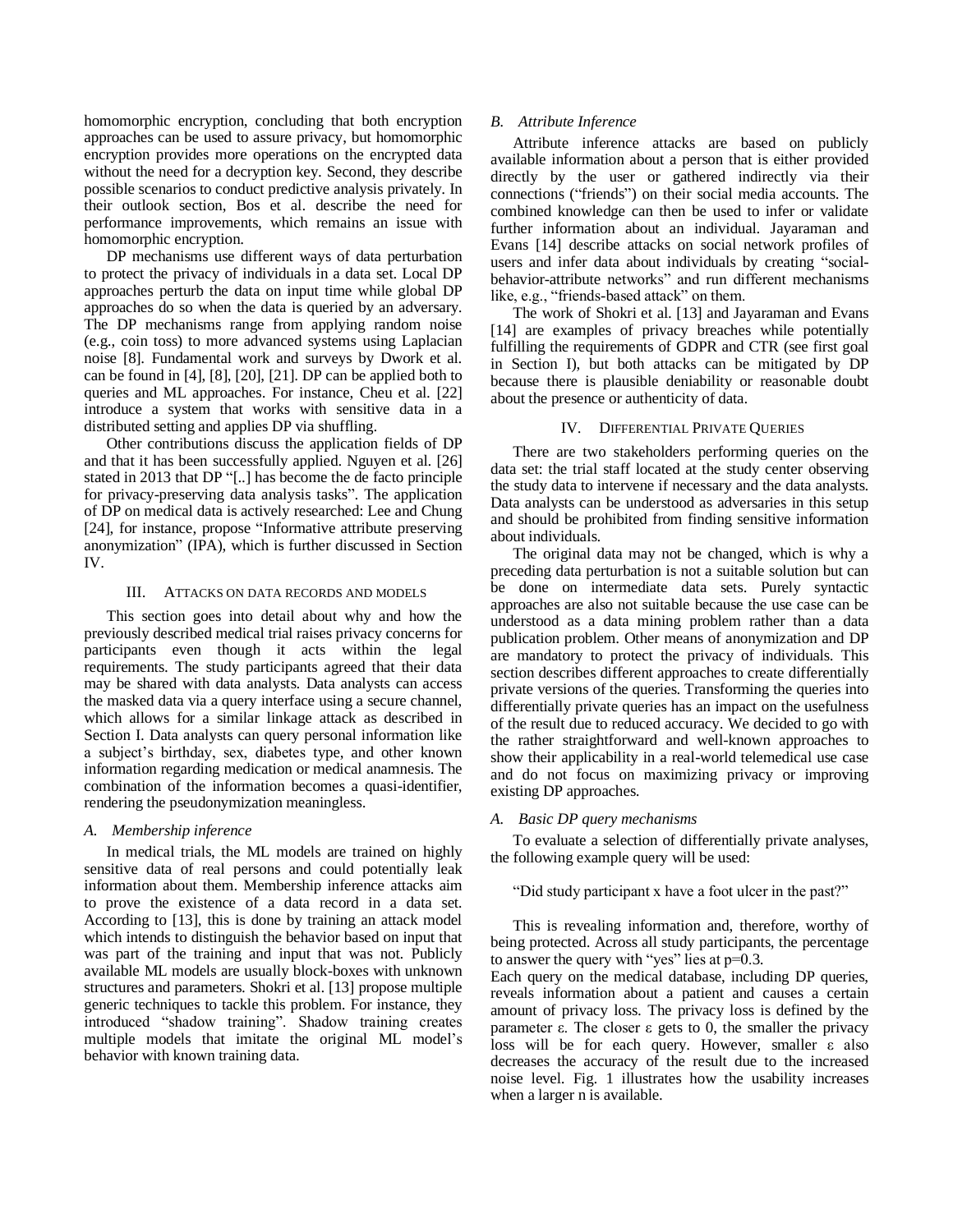

Figure 1: Laplacian mechanism's decreasing usability impact with larger n

The first global DP method is an ε-DP mechanism called the Laplacian method which is popular for numeric functions. Dwork [4] and Dwork and Roth [8] introduced solutions to  $(\varepsilon, \delta)$ -DP by applying Gaussian noise to query results. In [4] the summand

$$
\sqrt{2\ln\frac{2}{\delta} \times \frac{\Delta f}{\varepsilon}}\,,\tag{1}
$$

which was changed in [8] to

$$
\sqrt{2\ln\frac{1.25}{\delta} \times \frac{\Delta f}{\varepsilon}},\tag{2}
$$

is added independently to each query answer for a query with L2 sensitivity  $\Delta f$ . The Gaussian mechanism does not satisfy ε-DP but achieves (ε, δ)-DP for some  $\delta \in [0, 1]$  while Laplacian achieves ε-DP.

Consequently, the Laplacian mechanism works best with low sensitivity and smaller amounts of queries. Vice versa, large amounts of queries require a larger ε, which produces less accurate results. The relaxed  $(ε, δ)$ -DP definition and the smaller accuracy of the Gaussian mechanism turn out useful for vector-valued functions. The Laplacian mechanism requires the use of L1 sensitivity, while the Gaussian mechanism supports both L1 and L2 sensitivity. There are extensions and improvements to Gaussian and Laplacian mechanisms available with higher privacy results described, among others, in [7].

The Gaussian and Laplacian mechanisms are both focused on numerical queries. However, McSherry and Talwar [23] proposed a mechanism that is able to solve different types of problems that require retrieving a certain element of an existing set R that fits a query. A simple example could be: "What is the most common comorbidity of diabetic foot neuropathy?" from a set that could be

 $R =$  {"Ulcer", "Gait", "Macroangiopathy", "Fasciitis", "Angiopathy", "Arthrosis"}.

#### *B. Medical DP queries*

Naturally, there are more complex queries than the query used for 5.1. Likewise, the requirements for DP queries exceed the possibilities of the basic mechanisms. It becomes both interesting and complex when different approaches are combined, may they be sequential or parallel compositions of DP functions.

The following somewhat simplified query is a realistic example that was run on the data in a similar fashion:

> SELECT AgeGroup, Disease, COUNT(\*) FROM ( SELECT FLOOR (Age/5) \* 5 as AgeGroup, \* FROM Patients WHERE  $Sex = 'male' AND DiabetesType = 1$ ) GroupedResults GROUP BY AgeGroup, Disease

The query goes through the study subjects and divides them into age groups and diseases. A possible way of applying compositions of DP functions is the IPA approach proposed in Lee and Chung [24]. The IPA approach goes through a processing pipeline as illustrated in a simplified version in Fig. 2. The authors of [24] classify the data perturbation into different methods: generalization, suppression, and insertion. Each method achieves a different goal, such as reducing the number of counterfeit records or reducing information loss.

#### V. DIFFERENTIALLY PRIVATE MACHINE LEARNING

In the previous sections, we have introduced basic DP mechanisms. Now, we go a step further by implementing privacy-preserving ML using the same clinical trial as our use case. In contrast to the more theoretical Section IV, this section is more detailed and looks into the trade-off between the privacy parameter  $ε$  and the prediction quality of the ML model.

ML allows more stages to perturb data to make ML DP. We will consider output and cost function perturbation.

| Age      | <b>Sex</b> | Weight         | <b>Diabetes</b>            | <b>Disease</b> |
|----------|------------|----------------|----------------------------|----------------|
| 66       | M          | 86             |                            | Ulcer          |
| 79       | F          | 74             | I                          | Angiopathy     |
| 78       | M          | 97             | $_{\rm II}$                | Ulcer          |
| $\cdots$ | $\cdots$   | $\cdots$       | $\cdots$                   | $\cdots$       |
|          |            | Suppression    | Generalization, Insertion, |                |
| Age      | <b>Sex</b> | Weight         | <b>Diabetes</b>            | <b>Disease</b> |
| 65-69    | M          | 86             |                            | Ulcer          |
| 75.70    | E          | 7 <sub>A</sub> |                            | Angiopathy     |

ng10pathy Gait

Scoring & Selection



Figure 2: Simplified IPA model by Lee et al. [24]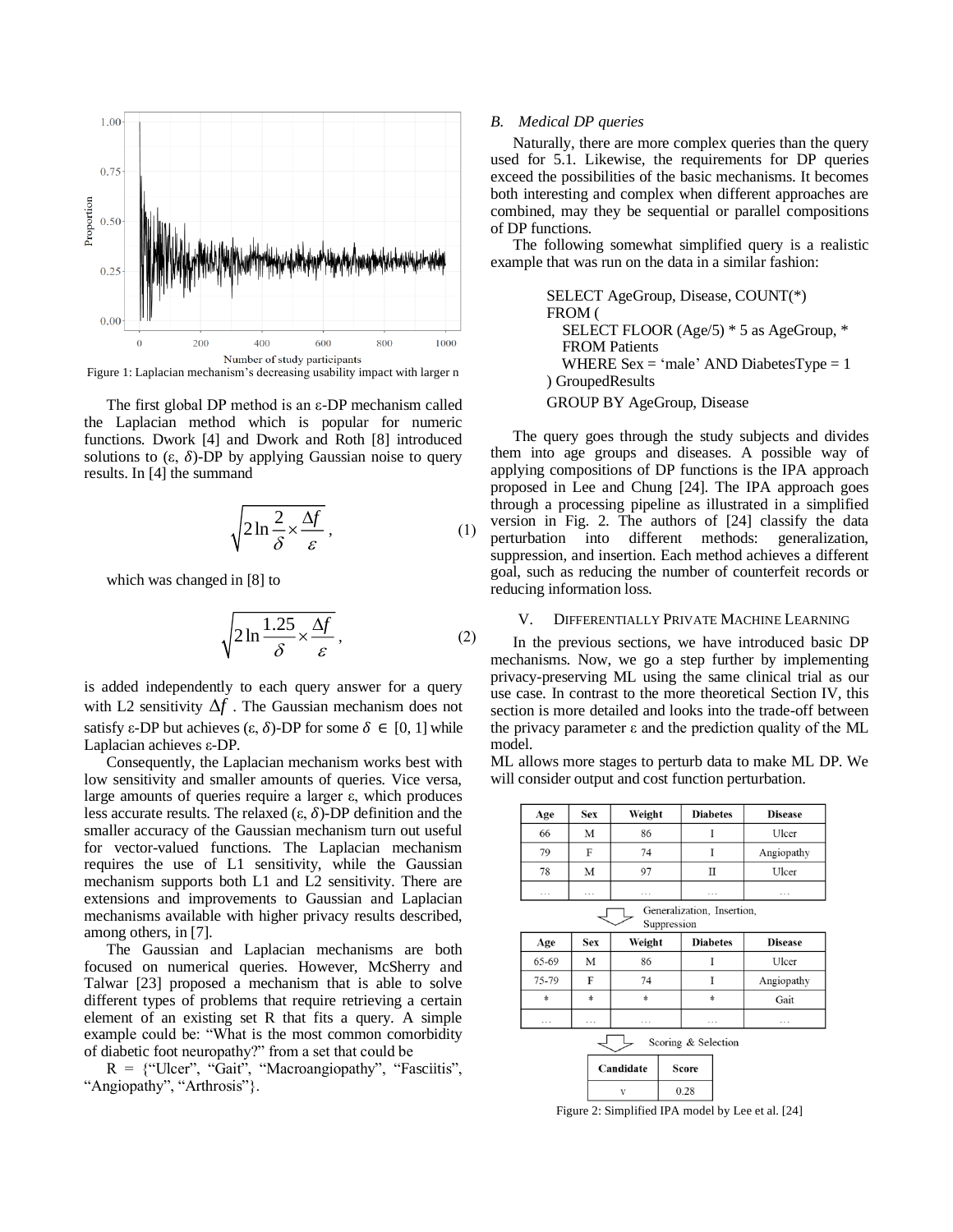This section will describe how output and objective perturbation have been applied to linear regression in a realworld application.

## *A. Differentially Private Linear Regression*

In our use case, we gather significant amounts of data from many different patients. One of our goals is to build a predictive model to identify inflammations or other diseases at an early stage and maybe even predict them before they occur. Using ML on the data sets has the potential to improve the accuracy of our prediction. However, this first example takes a step back and provides a forecast of the temperature development.

Let

$$
y = f\left(\vec{x}, \vec{w}\right) = w_0 + w_1 x_1 + \dots + w_p x_p, \tag{3}
$$

where  $\vec{x} = (x_1, ..., x_D)^T$  $X = (x_1, \ldots, x_D)$  and  $W_i$  are weights. With N data records, X has dimension  $(N \times D)$ , which will become  $(N+1\times D)$  -dimensional matrix  $\overline{X}$  when accounting for  $w_0$ . Then  $\vec{y} = X\vec{w}$ . When training a model from a data set,  $\vec{y}$  can then be used to evaluate the chosen  $\vec{w}$ . A popular cost function can be the Mean Squared Error (MSE)

$$
MSE = \frac{1}{N} \sum_{i=1}^{N} (y_i - y_i^*)^2.
$$
 (4)

To make the linear regression DP, we can add noise at several stages in the process including the dataset, the cost function, and the prediction output as shown in Fig. 3. As mentioned before, we will not alter the original datasets because the trial staff must have access to an immaculate dataset. Instead, we could create a secondary synthetic data set from the original data set that can be used to achieve a DP Linear Regression [10]. However, creating a synthetic data set was not part of this work. The linear regression is executed on a dataset of feet temperature measurements as described in Section I.

Several features are collected during the clinical trial as described in Ming et al. [6] and Section I. For simplicity reasons, no thought-out feature selection has been performed, but the features have been reduced to the available temperature data. The trained model has an MSE of 1.27.

The first example will add Laplacian noise to the prediction output of the linear regression. In order to do that, we need to calculate the sensitivity  $l_1$ . According to [8] the sensitivity  $l_1$  is determined by finding  $\Delta f$  of a function  $f: N^{|x|} \to R^k$  over all pairs of neighboring databases.

However, the pairs can only be found by making many



Figure 3: Perturbation approaches

assumptions about, for instance, the highest and lowest possible temperatures. Alternatively, we follow the approach proposed in Ji et al. [11] to find neighboring databases by deleting an element rather than changing it. Finding the element with the biggest impact on the model is still a challenging task; particularly if large amounts of data are gathered. Our use case allows applying a brute force approach because we have a maximum of 1,424 data records per study participant. We were able to identify a neighboring database with the highest difference in the MSE by deleting the element with the largest impact at index 64. Now that we have our original database and the one with the most differing outputs, the difference between their MSE can be used to find an approximated sensitivity of 0.62.

With the sensitivity value, we can now apply the following Lap(0,  $0.62/\epsilon$ ) with  $\epsilon$  being the selected security parameter. If  $\varepsilon$  is very small, e.g., 0.01, the noise addition will be very high, and the usability of the data gets very low due to a high mean error rate. With a higher value for ε, the error rate decreases but so does the privacy gained by the noise addition. Dwork [4] and Dwork and Roth [8] proposed a range between 0.01 and log3. Finding the "best value" for ε is not a trivial task and always needs to be a compromise between usability and privacy, depending on the requirements. If we use log2, for instance, and repeat the test using 10-fold cross-validation, we get an MSE of 5.74. The average processing time increased from approximately 7ms to 44ms on a machine with Intel Core i7-8665U with 48GB RAM.

To perturb the cost function of linear regression, we have to preprocess our data because it needs to be in the range [-1, 1]. This was achieved by scaling it using a min-max normalization

$$
x' = \frac{x - x_{\min}}{x_{\max} - x_{\min}}.
$$
 (5)

Following the approach described by Zhang et al. in [12], we are not only able to perturb the cost function but also the function itself. This can be done by adding noise directly to the cost functions. Here, again, we used the noise from the Laplacian distribution. Following the definitions from [12], we define our problem to have a set of features  $x_1$  to  $x_n$ resulting from the temperature measurements and a Boolean *y* indicating whether the participant has developed a disease.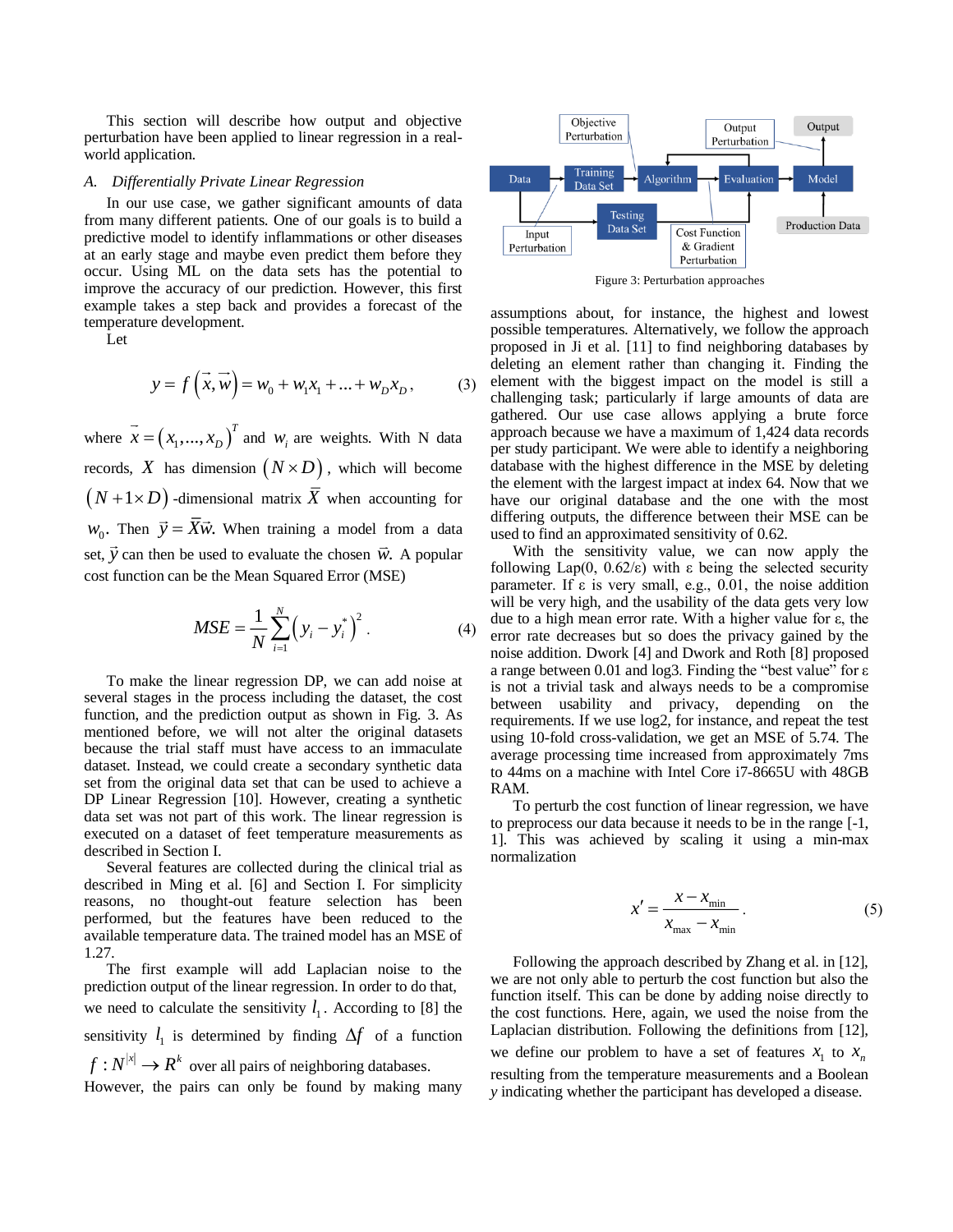

This leaves us with a prediction function to predict  $y = 1$  with probability:

$$
p(x_i) = \frac{\exp(x_i^T \omega^*)}{\left(1 + \exp(x_i^T \omega^*)\right)},
$$
\n(6)

Zhang et al. [7] describe  $\omega^*$  as a vector of d real numbers that minimize a cost function:

$$
\omega^* = \arg\min \sum_{i=1}^n \Bigl( \log \Bigl( 1 + \exp \Bigl( x_i^T \omega \Bigr) \Bigr) - y_i x_i^T \omega \Bigr). \tag{7}
$$

Using this function, a logistic regression on our dataset will be able to return a probability of a participant having an inflammation. To achieve DP by perturbing this function, we use the functional mechanism and the polynomial extension to this mechanism from [12], which have been proven to achieve DP for logistic regressions. The functional mechanism averaged at approximately 15ms on the same machine.

In Fig. 4 it can be seen that for the smallest  $\varepsilon$ =0.01 the Laplacian approach reaches a mean error of around 211 where the functional approach only reached 2.2, making the latter significantly more suitable. However, with decreasing ε the mean error also drops exponentially, eventually falling below the mean error of the Functional Mechanism. This explanation lies in the nature of the Laplacian algorithm which adds noise based on the underlying distribution. If all samples are very close together, it is much simpler to hide the original values but with strong outliers, much more noise needs to be added. The Functional Mechanism is better suited for smaller ε because it provides more accurate results than the Laplacian Mechanism.

#### VI. CONCLUSION

ML problems can have different data types which are more or less suitable for the previously described DP mechanisms. If the data is strongly correlated, it gets even worse. Eventually, the practicability of the DP mechanisms remains dependent on the application. Sections IV and V have shown that it is a possible but not a trivial task to select the correct DP mechanism, since it requires a deep understanding of the (ML) task as well as DP. The exemplary privacy breaches from Section III can be prevented by choosing the right trade-off between usability and privacy.

The authors of this work are not aware of any openly available DP libraries which can be used for ML tasks, but existing open-source libraries can be integrated into, e.g., Microsoft's "ML.net" framework, which was one of the chosen approaches for this paper. Hence, each clinical study faces the problem of finding the correct DP approach to their individual ML tasks. Because of the unavailability of out-ofthe-box solutions, smaller scale studies like our use case from Section I using DP correctly likely exceeds their possibilities and could be solved differently. However, when creating large databases like a diabetes register of a state with thousands of entries that could be used by multiple studies at once, DP becomes a more realistic approach.

Assuming the masked dataset is publicly available, it would allow for creating a huge learning data set. On the other hand, the public availability would pose a great privacy challenge. The privacy challenge can be addressed by applying differential privacy-preserving techniques, which enables users to query for approximate answers based on trained models. The suitability of DP techniques that build on ML training models requires further investigation [16]. Furthermore, the question remains whether this can be applied efficiently in the encrypted domain. Syntactic approaches were also not considered in this work and may be a valid solution for certain problems.

Privately compiled databases are a more typical scenario to handle patient data because companies and hospitals usually do not disclose their data freely. Regulations and applicable laws bind stakeholders to not only handle data confidentially but to use them for predetermined purposes. Nevertheless, both clinics and companies wish to learn as much as possible from their data and, consequently, to improve their work. Another approach to overcome this dilemma could be using a homomorphic encryption function. It may be possible to outsource the homomorphically encrypted storage and prediction model building and still maintain confidentiality.

The previously described use case is not as time-sensitive as, for example, an ECG evaluation. Nevertheless, a fast and efficient implementation is always desirable with respect to cost-efficiency. On the other hand, this approach may be adapted in a different medical use case that works with continuous data flows.

#### **REFERENCES**

- [1] A. Narayanan, V. Shmatikov, "How To Break Anonymity of the Netflix Prize Dataset," Arxiv, 2006.
- [2] D. G. Armstrong, A. J.M. Boulton, and S. A. Bus, "Diabetic Foot Ulcers and Their Recurrence," N Engl J Med., 376(24) pp. 2367-2375, 2017.